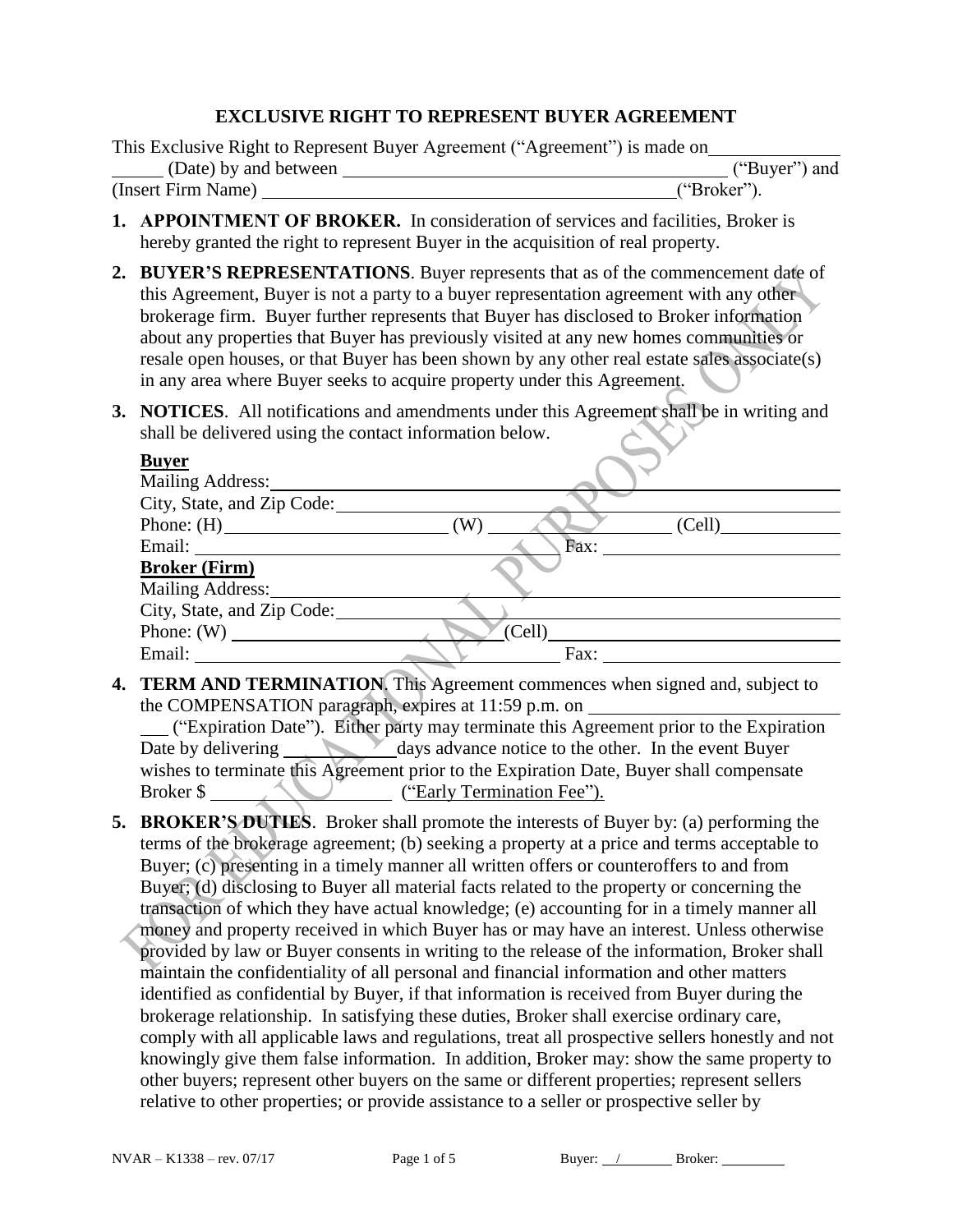performing ministerial acts that are not inconsistent with Broker's duties under this Agreement.

- **6. BUYER'S DUTIES**. Buyer shall: (a) work exclusively with Broker during the term of this Agreement; (b) pay Broker, directly or indirectly, the compensation set forth below; (c) comply with the reasonable requests of Broker to supply any pertinent financial or personal data needed to fulfill the terms of this Agreement; (d) be available during Broker's regular working hours to view properties.
- **7. PURPOSE**. Buyer is retaining Broker to acquire the following type of property:

## **8. COMPENSATION**.

- **A. Retainer Fee**. Broker acknowledges receipt of a retainer fee in the amount of \$ which  $\Box$  shall **OR**  $\Box$  shall not be subtracted from any compensation due Broker under this Agreement. The retainer fee is non-refundable and is earned when paid.
- **B. Payment.** Buyer shall pay compensation in the amount of  $\Box$

("Broker's Fee") to Broker if Buyer enters into a contract to acquire real property during the term of this Agreement and goes to settlement on that contract any time thereafter. In most cases, the seller pays Broker's Fee, but in the event seller does not pay any or all of this amount due, the Buyer hereby agrees to pay any and all remaining Broker's Fee due to the Buyer's Broker. Broker may retain any additional compensation offered by the seller or seller's representative, even if this causes the compensation paid to Broker to exceed the fees specified above.

Broker's Fee shall also be earned, due and payable under either of the following circumstances whether the transaction is consummated through the services of Broker or otherwise:

- **1.** If, within \_\_\_\_\_\_\_ days after expiration or termination of this Agreement, Buyer enters into a contract to acquire real property, unless Buyer has entered into a subsequent Buyer Broker Agreement with another real estate broker; **OR**
- **2.** If, having entered into an enforceable contract to acquire real property during the term of this Agreement, Buyer defaults under the terms of that contract.

Any obligation incurred under this Agreement on the part of Buyer to pay Broker's Fee shall survive the term of this Agreement.

**9. RELOCATION PROGRAM.** Buyer is participating in any type of relocation program  $\Box$ Yes  $OR \square$  No.

If "Yes": (a) the program is named:  $\frac{1}{2}$ ,  $\frac{1}{2}$ ,  $\frac{1}{2}$ ,  $\frac{1}{2}$ ,  $\frac{1}{2}$ ,  $\frac{1}{2}$ ,  $\frac{1}{2}$ ,  $\frac{1}{2}$ ,  $\frac{1}{2}$ ,  $\frac{1}{2}$ ,  $\frac{1}{2}$ ,  $\frac{1}{2}$ ,  $\frac{1}{2}$ ,  $\frac{1}{2}$ ,  $\frac{1}{2}$ ,  $\frac{1}{2}$ ,  $\frac{1}{2}$ 

Contact Name: Contact Information:

and (b) terms of the program are:

If "No" or Buyer has failed to list a specific relocation program, then Broker shall have no obligation to cooperate with or compensate any undisclosed program.

## **10. TYPES OF REAL ESTATE REPRESENTATION - DISCLOSURE AND INFORMED CONSENT.**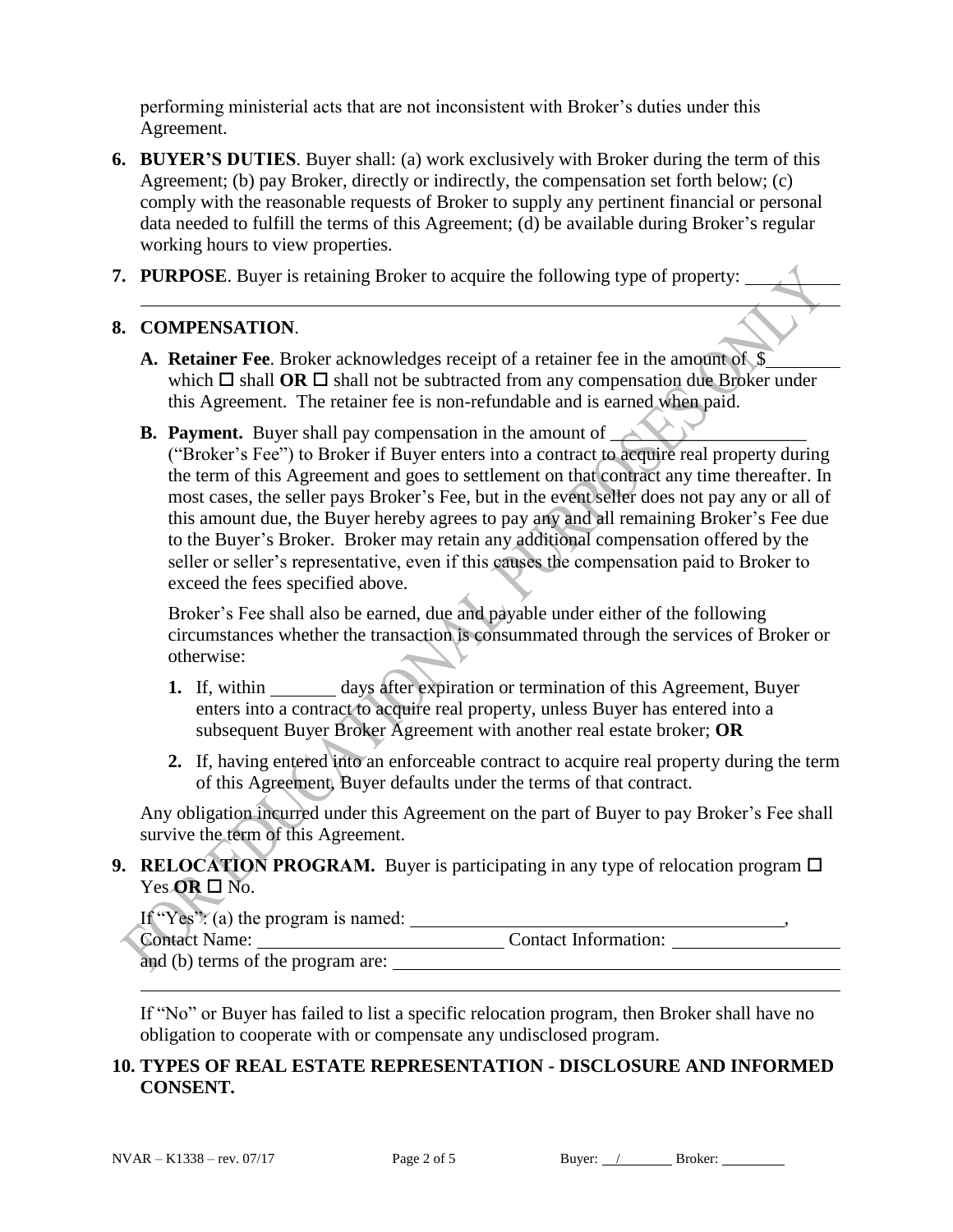**Seller representation** occurs when sellers contract to use the services of their own broker (known as a listing agent) to act on their behalf.

**Buyer representation** occurs by virtue of this Agreement. (Note: Broker may assist a seller or prospective seller by performing ministerial acts that are not inconsistent with Broker's duties as Buyer's agent under this Agreement.)

**Designated representation** occurs when a buyer and seller in one transaction are represented by different sales associate(s) affiliated with the same broker. Each of these sales associates, known as a designated representative, represents fully the interests of a different client in the same transaction. Designated representatives are not dual representatives if each represents only the buyer or only the seller in a specific real estate transaction. In the event of designated representatives, each representative shall be bound by client confidentiality requirements, set forth in the BROKER'S DUTIES paragraph. The broker remains a dual representative.

 $\square$  Buyer does not consent to designated representation thus Buyer does not allow Broker to show properties owned by a seller represented by this Broker through another designated representative associated with the firm **OR**

 $\square$  Buyer consents to designated representation and the Buyer allows Broker to show properties owned by a seller represented by this Broker through another designated representative associated with the firm.

**Dual representation** occurs when the same Broker and the same sales associate represent both the buyer and seller in one transaction. In the event of dual representation, Broker shall be bound by confidentiality requirements for each client, set forth in the BROKER'S DUTIES paragraph.

 $\square$  Buyer does not consent to dual representation thus Buyer does not allow Broker to show properties owned by a seller represented by this Broker through the same representative **OR**

 $\Box$  Buyer consents to dual representation and thus Buyer allows Broker to show properties owned by a seller represented by this Broker through the same representative.

**An additional disclosure is required before designated or dual representation is to occur for a specific transaction.**

- **11. COMPLIANCE WITH FAIR HOUSING LAWS.** Property shall be shown and made available without regard to race, color, religion, sex, handicap, familial status or national origin as well as all classes protected by the laws of the United States, the Commonwealth of Virginia and applicable local jurisdictions, or by the REALTOR® Code of Ethics.
- **12. ATTORNEY'S FEES.** If any Party breaches this Agreement and a non-breaching Party retains legal counsel to enforce its rights hereunder, the non-breaching Party shall be entitled to recover against the breaching Party, in addition to any other damages recoverable against any breaching Party, all of its reasonable Legal Expenses incurred in enforcing its right under this Agreement, whether or not suit is filed, and in obtaining, enforcing and/or defending any judgment related thereto. Should any tribunal of competent jurisdiction determine that more than one Party to the dispute has breached this Agreement, then all such breaching Parties shall bear their own costs, unless the tribunal determines that one or more of the Parties is a "Substantially Prevailing Party", in which case any such Substantially Prevailing Party shall be entitled to recover from any of the breaching Parties, in addition to any other damages recoverable against any breaching Party, all of its reasonable Legal Expenses incurred in enforcing its rights under this Agreement, whether or not suit is filed, and in obtaining, enforcing and/or defending any judgment related thereto. "Party" as used in this paragraph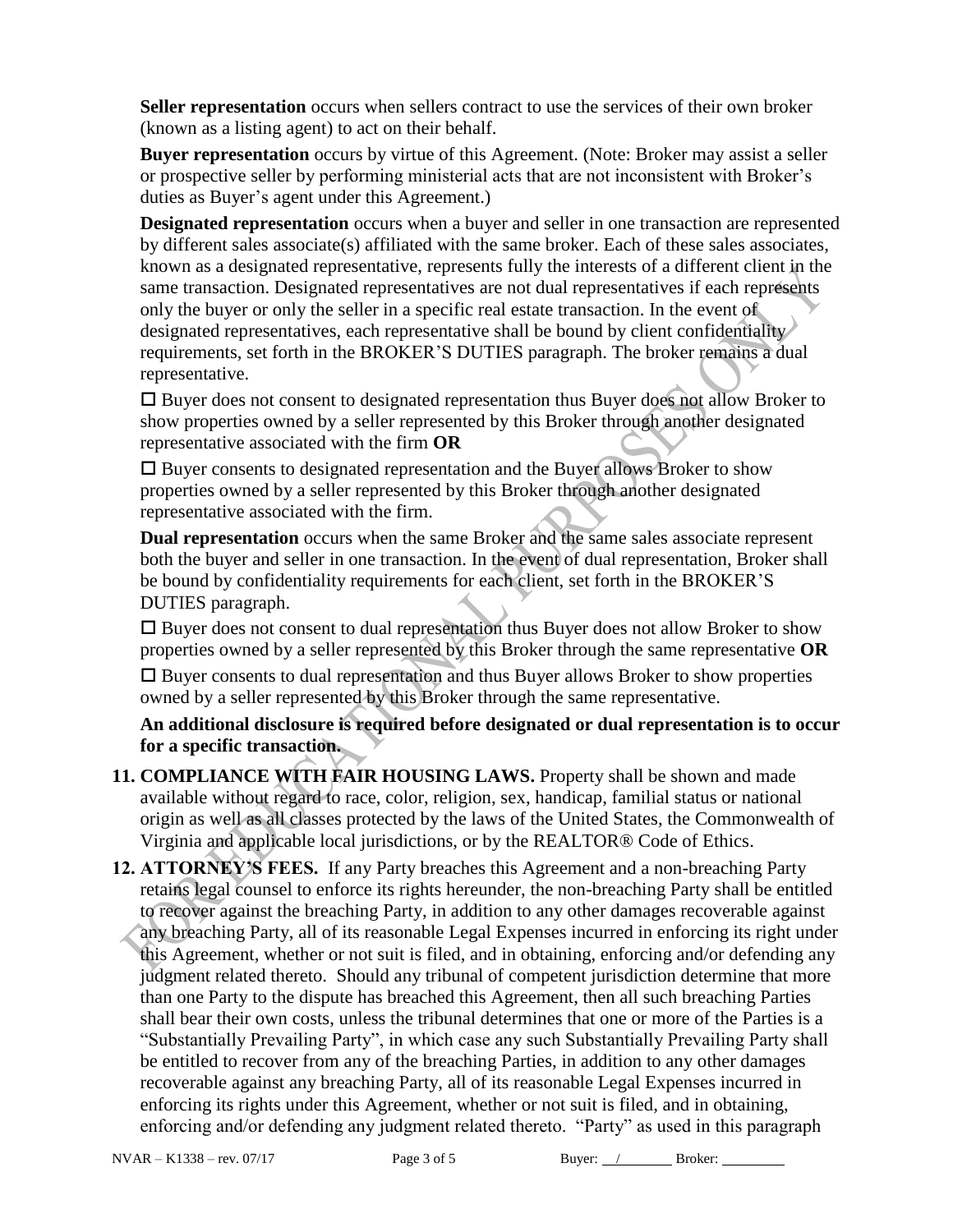includes any third party beneficiary identified herein. "Legal Expenses" as used in this paragraph includes attorney fees, court costs, and litigation expenses, if any, including, but not limited to, expert witness fees and court reporter fees.

- **13.** The Buyer  $\Box$  does **OR**  $\Box$  does not hold an active or inactive real estate license.
- **14. DISCLAIMER**. Buyer acknowledges that Broker is being retained solely as a real estate agent and not as an attorney, tax advisor, lender, appraiser, surveyor, structural engineer, mold or air quality expert, home inspector or other professional service provider. Buyer is advised to seek professional advice concerning the condition of the property or concerning legal and tax matters. Buyer should exercise whatever due diligence Buyer deems necessary with respect to information on any sexual offenders registered under Chapter 9 of Title 9.1 of the Code of Virginia. Such information may be obtained by contacting your local police department or the Department of State Police, Central Criminal Records Exchange, at (804)674-2000 or [http://sex-offender.vsp.virginia.gov/sor/.](http://sex-offender.vsp.virginia.gov/sor/)
- **15. Service Provider Referrals.** Broker or one of Broker's sales associates may refer a service provider to assist Buyer in this transaction. This referral is not an endorsement, guarantee or warranty as to the quality, cost and/or timeliness of the services to be provided. Buyer is advised to independently investigate all options for service providers and consider whether any service provider will work effectively with Buyer. Buyer is free to reject any referred service provider for any or no reason.
- **16. MISCELLANEOUS**. This Agreement, any exhibits and any addenda signed by the parties constitute the entire agreement between the parties and supersede any other written or oral agreements between the parties. This Agreement can only be modified in writing when signed by both parties. The laws of Virginia shall govern the validity, interpretation and enforcement of the Agreement.

## **17. OTHER PROVISIONS**.

**(NOTE: Buyer should consult with Buyer Agent before visiting any resale or new homes or contacting any other Real Estate Agents representing sellers, to avoid the possibility of confusion over the brokerage relationship and misunderstandings about liability for compensation.)**

| Date | <b>Buyer</b>                                                                    | Date | <b>Broker/Sales Manager</b>            |
|------|---------------------------------------------------------------------------------|------|----------------------------------------|
| Date | <b>Buyer</b>                                                                    |      |                                        |
| Date | Buyer                                                                           |      |                                        |
| Date | Buyer                                                                           |      |                                        |
|      |                                                                                 |      |                                        |
|      |                                                                                 |      | <b>Buyer Agent Contact Information</b> |
|      | Buyer's Agent:                                                                  |      |                                        |
|      |                                                                                 |      | (Cell)                                 |
|      | $NTIAD = IZ1220$ $07/15$<br>$\mathbf{D}$ $\mathbf{A}$ $\mathbf{C}$ $\mathbf{A}$ |      |                                        |